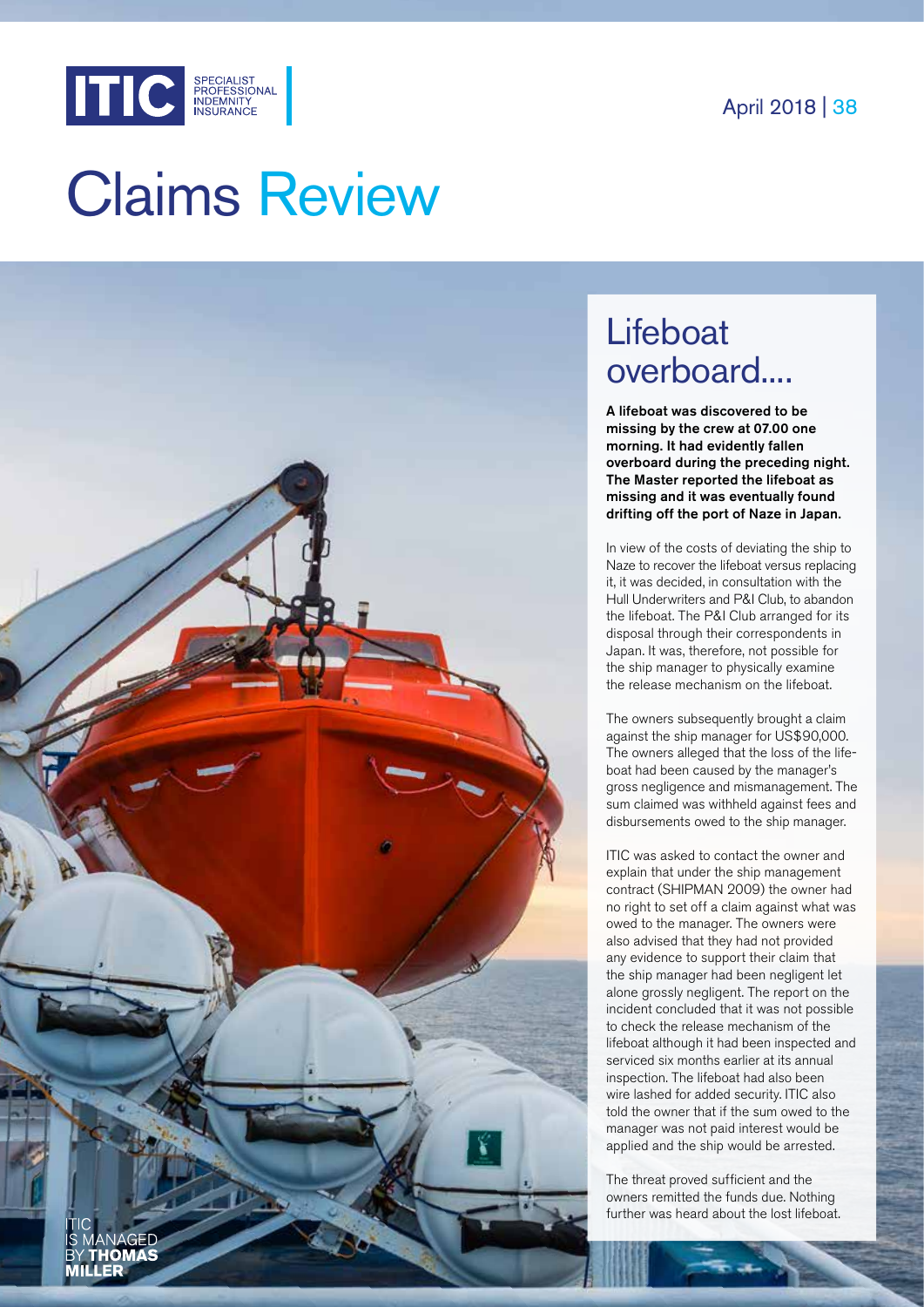#### Option omission

Ship brokers fixed a charter party that contained an option for a second voyage. They failed to pass on the charterer's message declaring the second leg option which had to be declared upon completion of loading of the first voyage.

Owners refused to perform the second leg (the market having since risen) as the option had not been declared in time. On being informed of the broker's mistake the charterer's position was that if owners did not perform the charterers would claim US\$500,000 in damages from the brokers. The charterers claimed that the sum was the additional cost of fixing a ship in the prevailing market.

The broker, with ITIC's support, negotiated with owners who agreed to perform the second leg for an additional US\$275,000. This figure more accurately reflected what could have been achieved in the spot market. ITIC reimbursed the broker for the additional freight.



#### Dunnage disposal

A ship agent in Australia was asked by their principal to arrange for the disposal of dunnage and other materials related to the packing of cargo upon the ship's arrival. Australia has strict local quarantine regulations. The agent's employee engaged the services of a licensed disposal company who had previously been used to dispose of ship's garbage and other more hazardous waste. This was not the company that the agents usually used to dispose of dunnage. The agent relayed instructions to the disposal company over the telephone without verifying the total cost.

The materials were disposed of and the disposal company sent a bill for around AU\$70,000. The owners questioned the unusually high charges. The disposal company said that they had charged their usual rate for licensed waste disposal. The agent made inquiries and confirmed the amount their usual dunnage disposal company would charge to deal with dunnage and packing materials would have been approximately AU\$7,000.

The owner was unwilling to pay more than the reasonable costs which should have been incurred being AU\$7,000. The agent had been negligent in their selection of the disposal company and was liable for the payment of the invoiced amount.

ITIC reimbursed the agent for the balance of the invoiced amount being AU\$63,000.

#### Not strong enough

A naval architect was asked to provide plans for modifications to a section of a racing yacht which was under construction. When providing the plans, they misstated the amount of carbon fibre tissue that was required to provide greater strength in the hull by stating that 400g was required instead of 600g. While this was not held to have led to any critical weakness within the hull, the owners decided to reinforce the hull by adding the missing carbon fibre during the winter season.

The owners advised that they intended to claim for the cost of the additional work estimated at EUR100,000 -EUR150,000. The naval architect contacted ITIC and was advised that whilst their error was not in dispute, they did need to make sure that any ensuing claim only comprised of losses that stemmed from their error. Further correspondence revealed that the owners had reinforced the entire hull of the yacht, instead of solely the area where the amount of carbon fibre tissue was deficient. The full repair costs came to a total of EUR500,000.

The naval architect continued to have a good commercial relationship with the owners and an agreement was reached that EUR100,000 was attributable to the naval architect's error. ITIC reimbursed the amount paid.



#### Bolllards blamed

A pool manager fixed a ship on the basis that it could transit the new Panama Canal. The ships in that fleet were all of a size to be able to transit the canal and the pool manager believed that all the ships were equipped appropriately for Panama Canal transit. However it became clear that the nominated ship's bollards were not strong enough.

The Panama Canal authorities would not let the ship transit. Urgent rectification work had to be done on board. The work would have usually cost about US\$70,000 if done as part of scheduled maintenance but ended up costing US\$200,000.

The owners claimed the additional costs from the pool manager and ITIC reimbursed the claim.

### Over load / under water

A surveyor in Canada was contracted to provide a load and stow survey for a barge of steel.

A week after the survey had been undertaken the barge sank and the cargo was lost. The surveyor was one of eight parties sued for CA\$2.5 million. In the lawsuit it was alleged that the surveyor knew, or should have known, that the barge loading capacity was 6.8 metric tons but allowed 7 metric tons to be loaded. This was alleged to have caused or contributed to the sinking.

Although it was not clear that the surveyor had been negligent there was some risk that they could be found liable. The owner's insurers agreed to settle the majority of the claim and the surveyor was asked to contribute CA\$75,000 to the settlement pot. Given the risk of an adverse finding against the surveyor and the prospect of a drawn out and expensive lawsuit, ITIC agreed to indemnify the surveyor.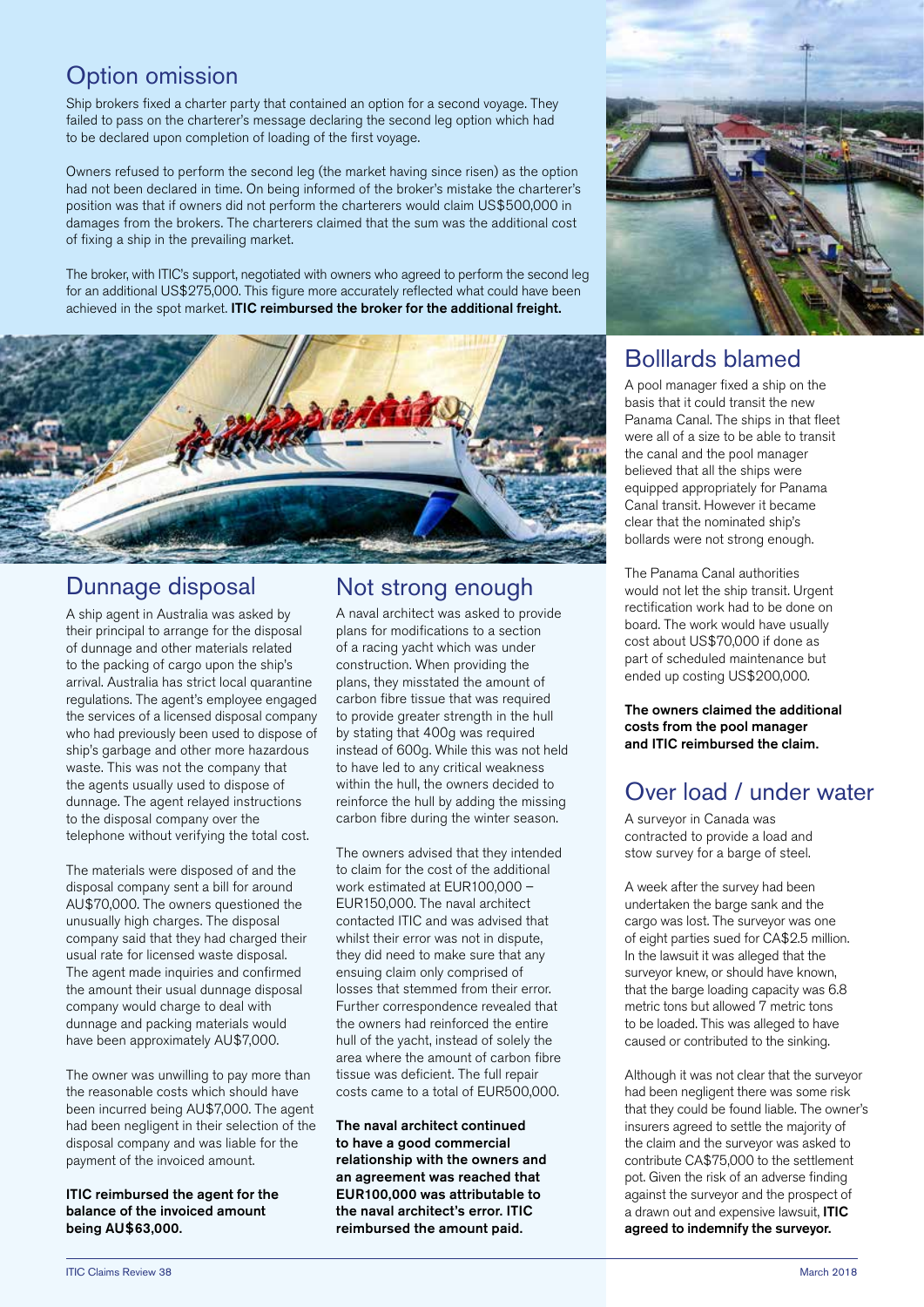#### Crew contract confusion

Yacht managers were instructed by the owners to terminate the employment of two crew members. Both crew members were French nationals employed by the owners. The managers gave the crew a month's notice as required by their contracts which were said to be subject to "United Kingdom law".

Subsequently lawyers representing the former crew members alleged that owners terminated the contracts without any consideration for the procedures that must be followed under French law. They commenced litigation against both the owners and the managers and arrested the yacht (which was in French waters) to obtain security for their claim.

The owners complained that while they, as the employer of the crew, had issued instructions to terminate the employment contracts the managers had not obtained any advice or guidance as to the procedural requirements under

French employment law. The owners alleged this was negligent and had left them exposed to a claim under France's strict employment laws.

French lawyers advised that should the matter go to litigation, the former crew member's claims stood a good chance of succeeding as, despite the contract's provisions, French law would apply. This was because the two individuals had been in France at the time of their employment. Technically there is no "United Kingdom law" as England and Wales, Scotland and Northern Ireland have separate legal systems. The claims came to a total of EUR194,680 and included damages for loss of earnings and compensation pursuant to French mandatory employment law.

In view of the advice the owners settled the crew claims for about EUR75,000. The managers denied that they were responsible for obtaining employment advice but ultimately agreed to contribute a third of the settlement.



#### Soggy seeds in salvage sale

A cargo recovery agent was engaged in relation to three containers of seeds that had arrived wet. The cargo had a total value of US\$145,000.

An initial survey concluded that the wet damage was condensation caused due to the container vents being blocked, thereby preventing air circulation. A further more detailed survey found that only a small proportion of the cargo had been damaged with a value of around US\$12,500.

The cargo recovery agent advised the cargo insurers of the survey results and asked, on numerous occasions, for instructions to decline the claim as condensation was not a covered loss. No instructions were received from the insurance company. The surveyors obtained a salvage value, which was also forwarded to the insurance company and the consignees. Neither party responded.

The surveyors reminded the cargo recovery agent that the salvage buyers needed a response. The recovery agent agreed that the sale should go ahead and that proceeds should be paid to the consignee (who was the owner of the cargo).

The consignees asked several times who authorised the sale and noted that if they had known insurers were planning to reject the claim, they would not have agreed to the sale.

Ten months after the sale had taken place legal proceedings were issued by the consignees against the insurers, the cargo recovery agent and the cargo surveyor. The amount of the claim was US\$200,000.

The cargo recovery agent had not been authorised to agree to the sale of the cargo by either the underwriters or the consignees. There was also a concern that the salvage value obtained was very low (considering most of the cargo was sound) and that only one quote had been obtained. Obviously there were mitigating factors, such as the lack of instructions from the insurance company and the consignees.

The matter was finally settled with a payment of US\$75,000.



#### Unstable survey ship

A naval architect was appointed by the builders of an 8m hydrographic survey vessel to approve the vessel's design and stability in accordance with prescribed standards. The naval architect surveyed the vessel, conducted a stability test, and issued the necessary certificates of compliance, confirming that the vessel complied with the relevant standards.

The vessel was then put through sea trials. Unfortunately she capsized, causing significant damage. The purchasers rejected the vessel and ended discussions about the possible purchase of a number of other vessels from the same builder.

Following the capsize, the purchasers and the relevant maritime safety authority commissioned separate reports from naval architects who both advised that the vessel did not meet the required standards.

The builder brought a claim against the naval architect for around US\$2m. The damages claimed were made up of direct losses allegedly suffered as a result of the incident and a large loss of profit claim in respect of the purchaser's decision not to have further vessels built.

After proceedings were issued, the parties agreed to conduct a repeat of the stability test. Unfortunately for the naval architect, the repeat test showed the vessel to be unstable and confirmed that the certificates of compliance should not have been issued.

Negotiations took place, with the claim ultimately being settled for US\$250,000. The reduction had been achieved due to the fact that the builder was unable to provide evidence that the further build contracts would have been placed.